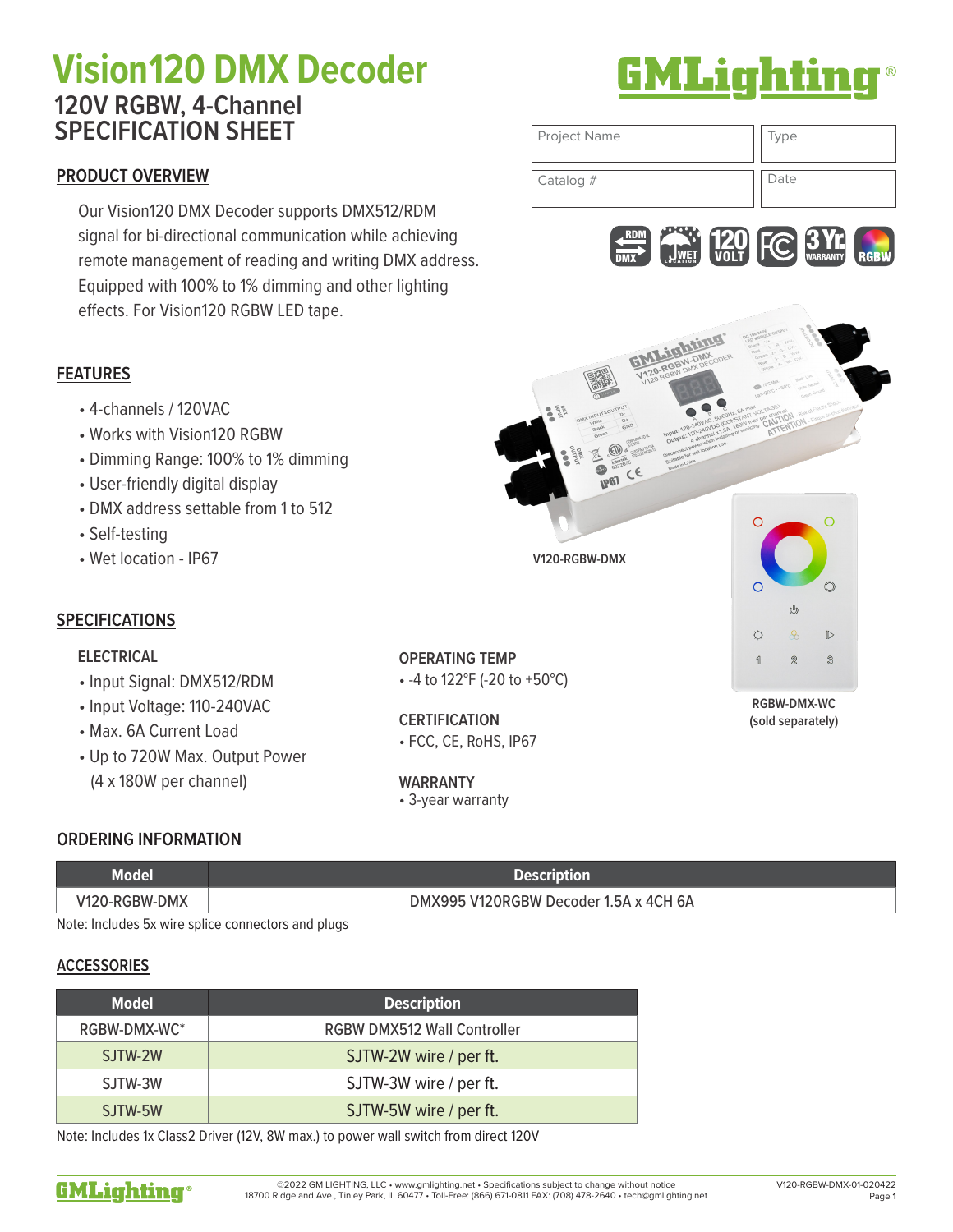## Vision120 DMX Decoder **BMLighting**® **120V RGBW, 4-Channel SPECIFICATION SHEET**